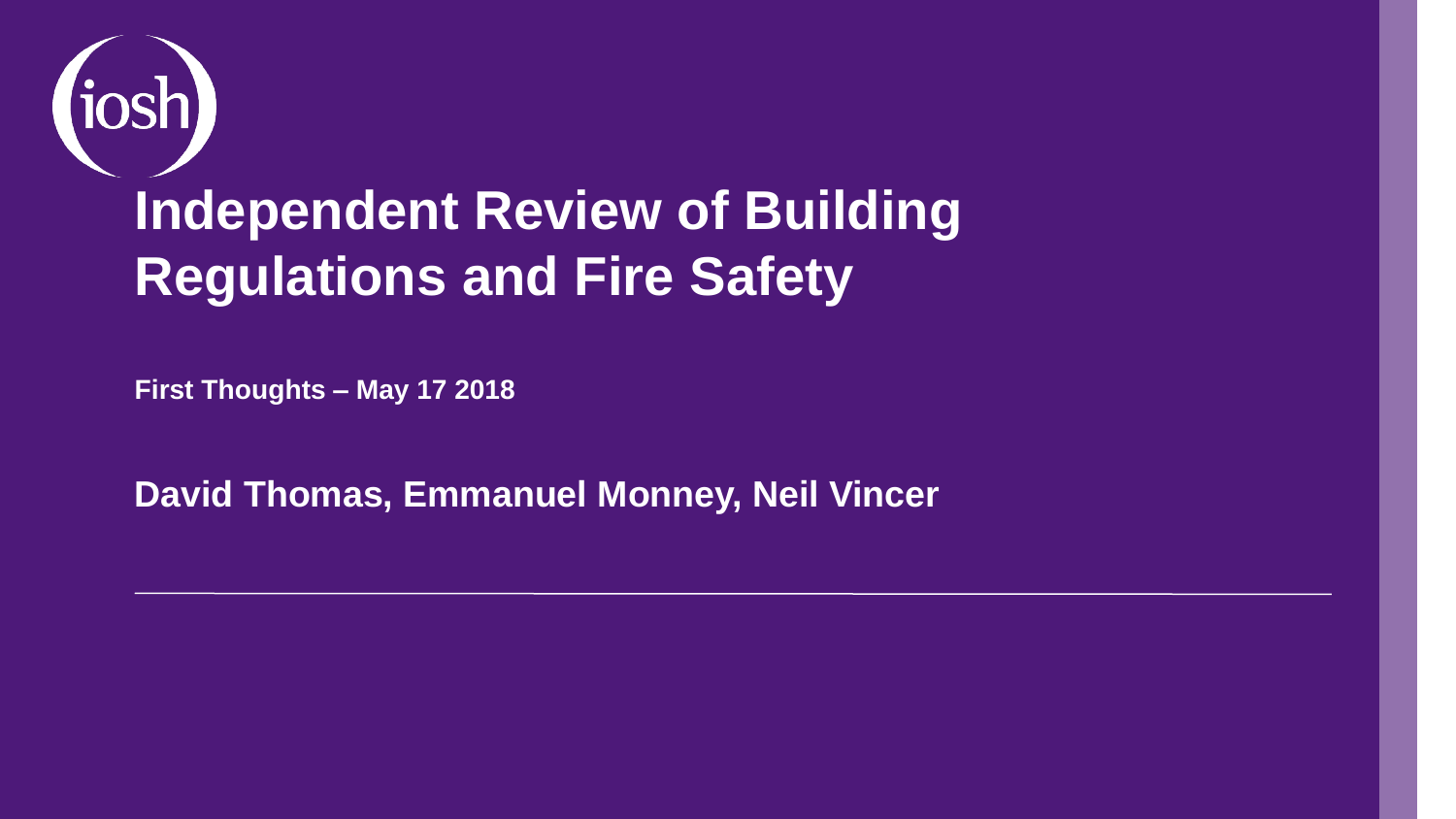Note

- **This is about regulation**
- It's not about how the fire started, this **is a shaping the other enquiries and legal proceedings**
- **Judith has listened to comments during following interim report in December 2017**
- **Elephant in the room**
- **Consider construction of all buildings not just residential – many complex buildings in the world are both**

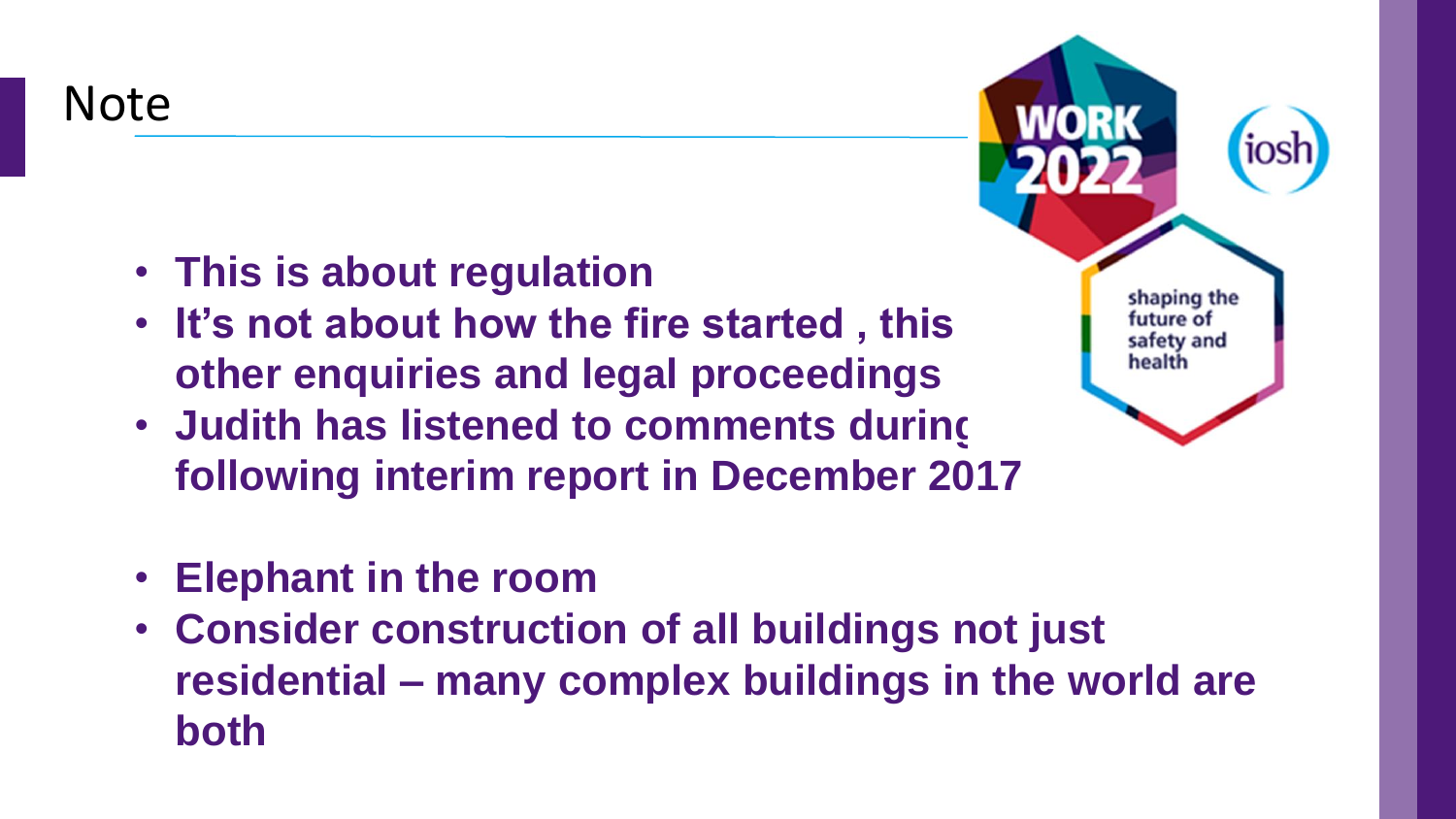#### **Overarching Themes**

- **Ignorance**
- **Indifference- quality , time, cost**
- **Lack of clarity on roles and responsibilities**
- **Inadequate regulatory oversight and enforcement tools**

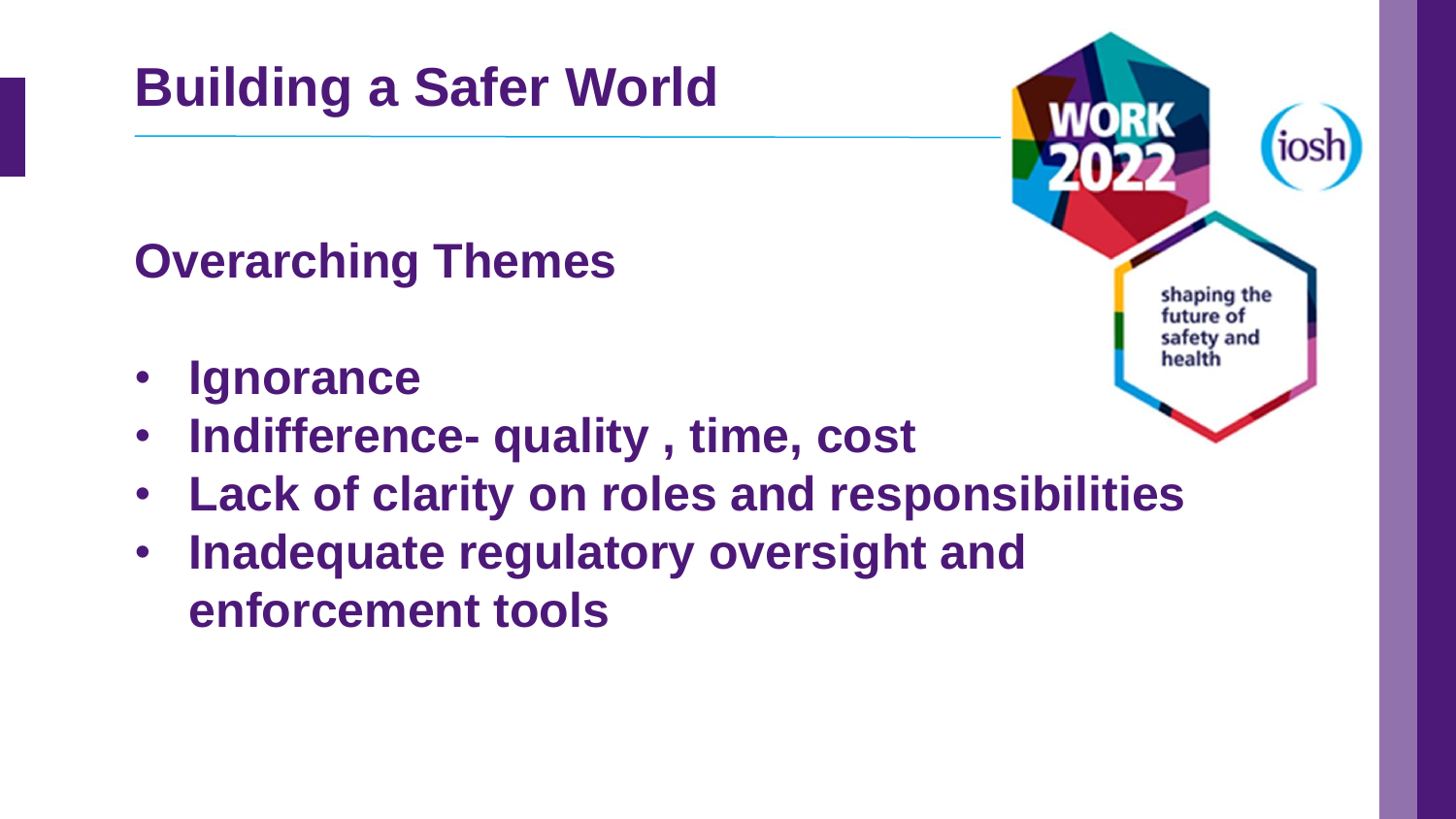#### **Consider**

- **Clear model of risk ownership – outcome based**
- **Consider buildings as a system**
- **A risk based approach**
- **Transparency of information and an audit trail**
- **The views of residents**

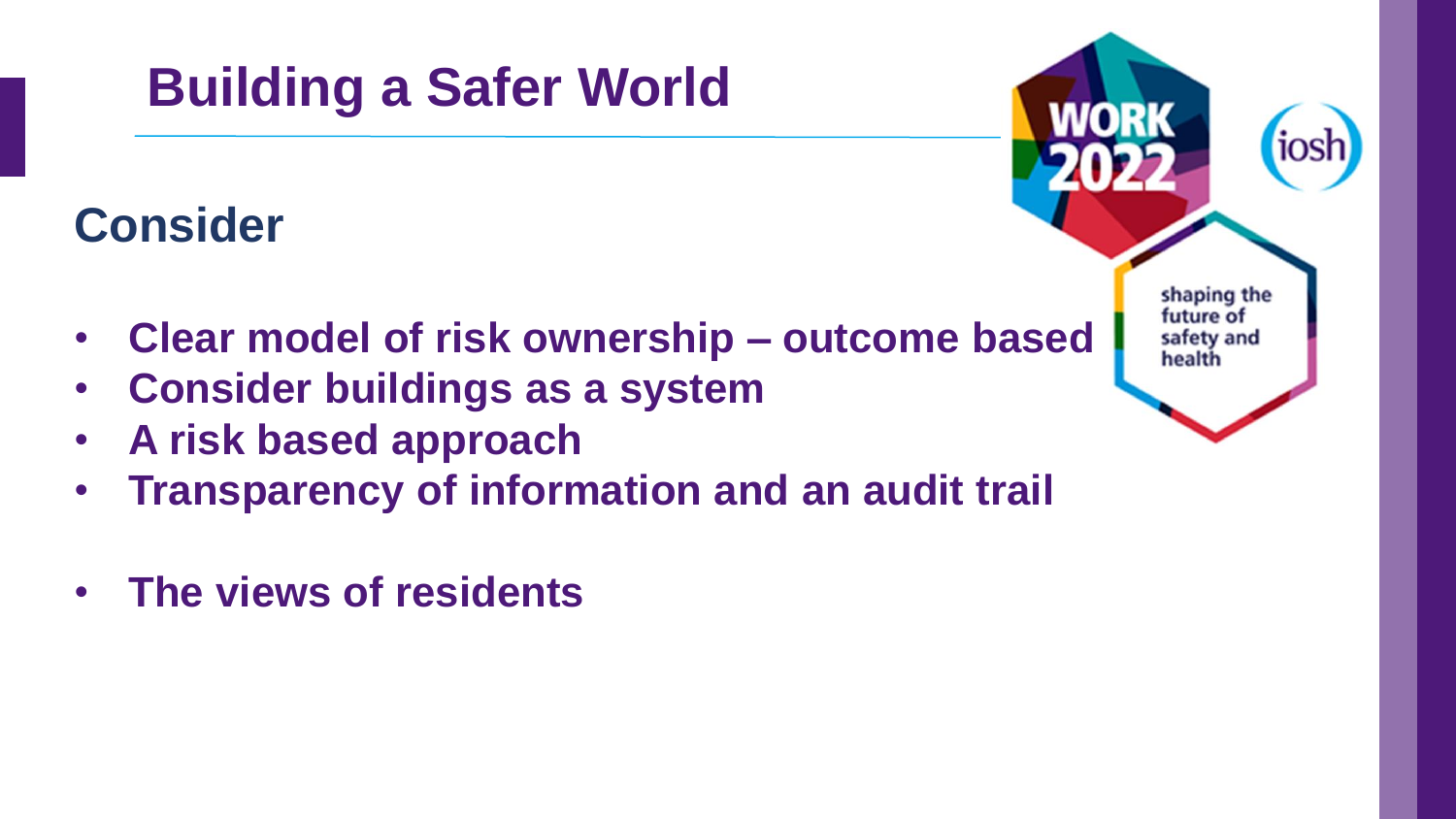## **Consider building Lifecycles**

- shaping the future of safety and health
- **Procurement, design, construction, maintenance and refurbishment**
- **Upfront on getting building design right**
- **Long term integrity and robustness**
- **Oversight with regards roles of dutyholders**
- **Consider case by case approach**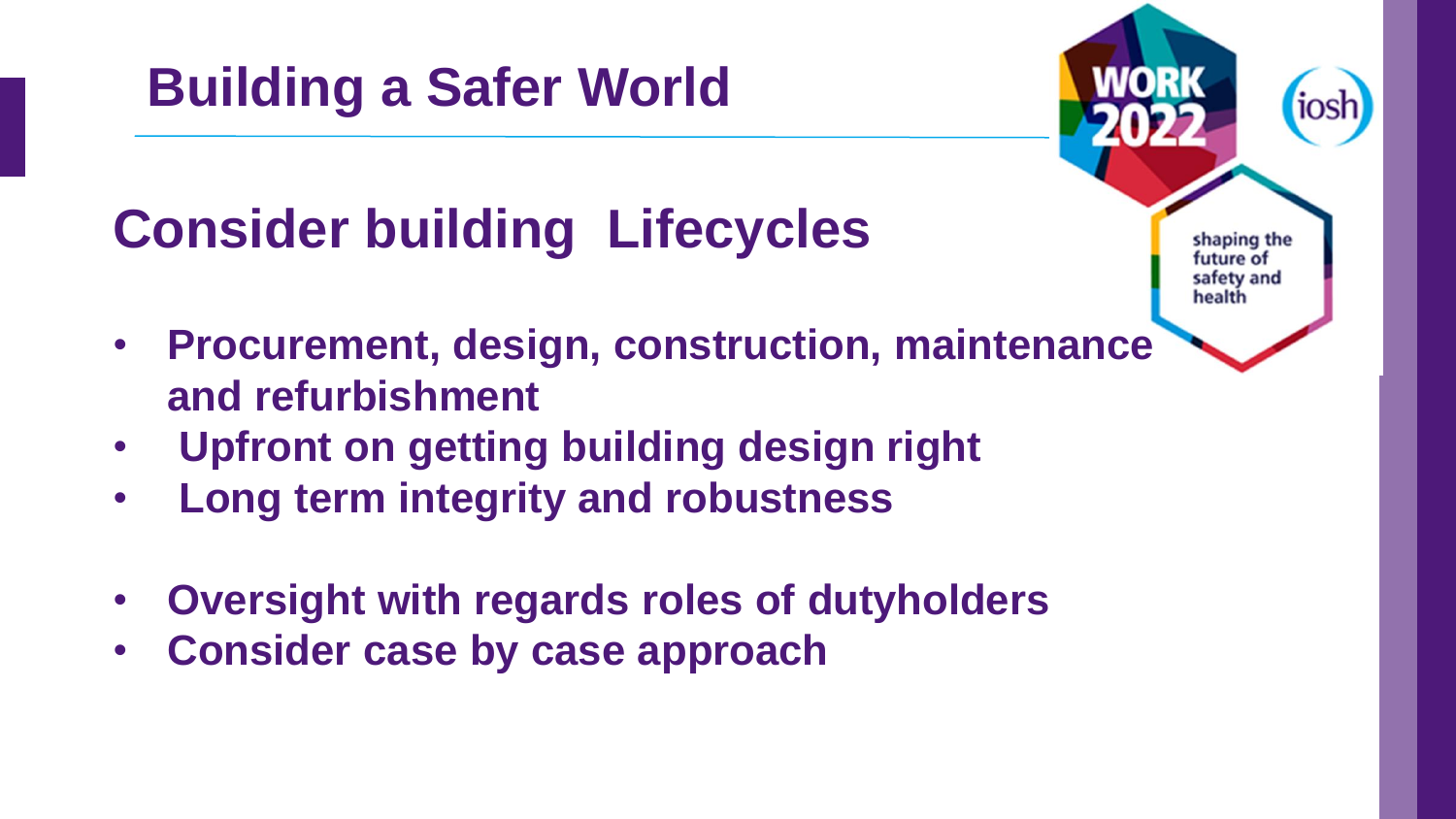# **Building a Safer World Proposal**



shaping the future of safety and health

- **To embed this systematic change will require legislative changes and therefore take time**
- **Apply principles to new and existing stock of high rise buildings**
- **Collaboration and Partnerships**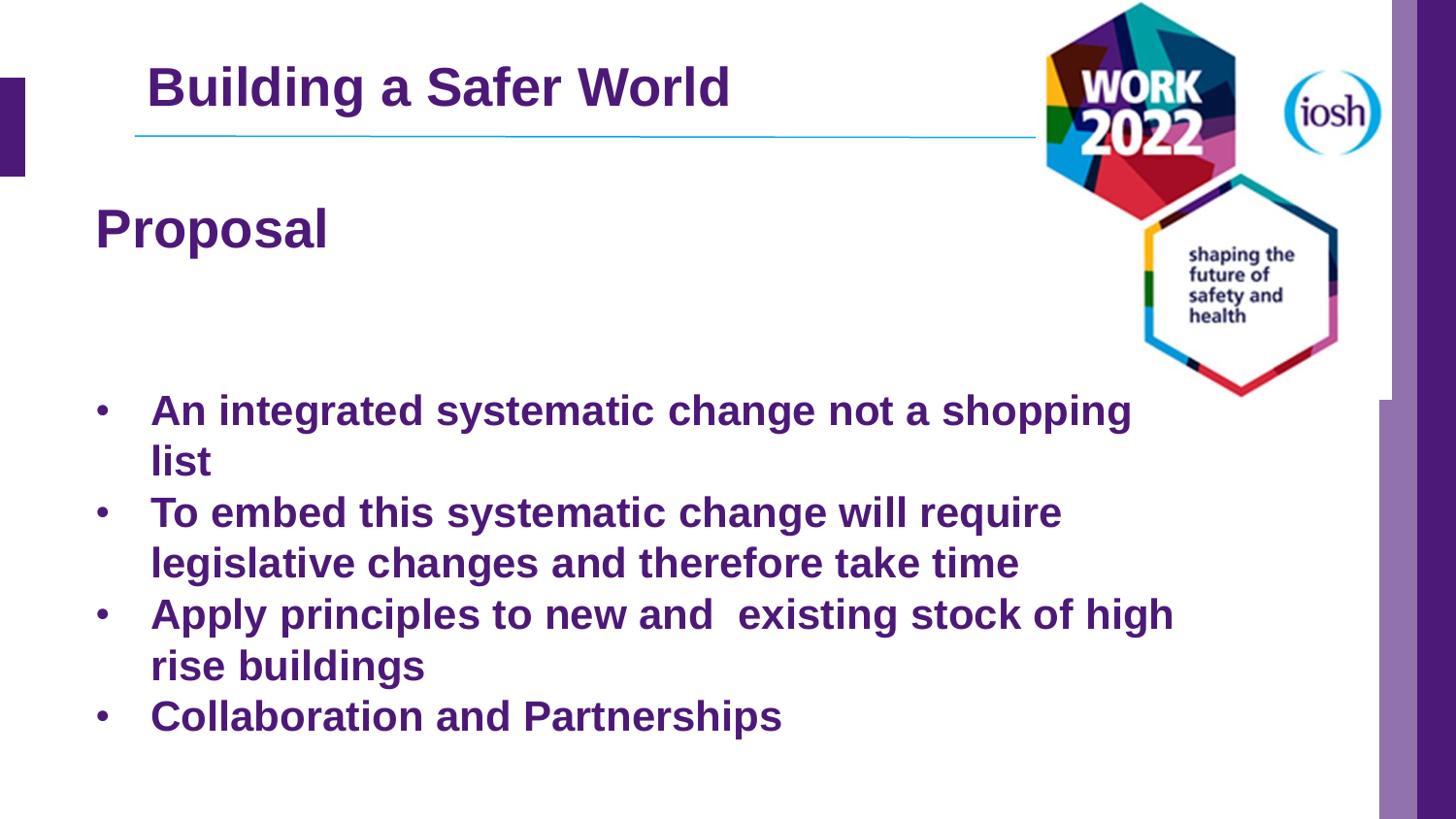## **Consider a new framework**

- Create a more simple and effective mechanism for **driving building safely**
- **Provide stronger oversight of duty holders with incentives for right behaviours and effective sanctions for poor performances**

shaping the future of safety and health

• **Reassert the role of residents**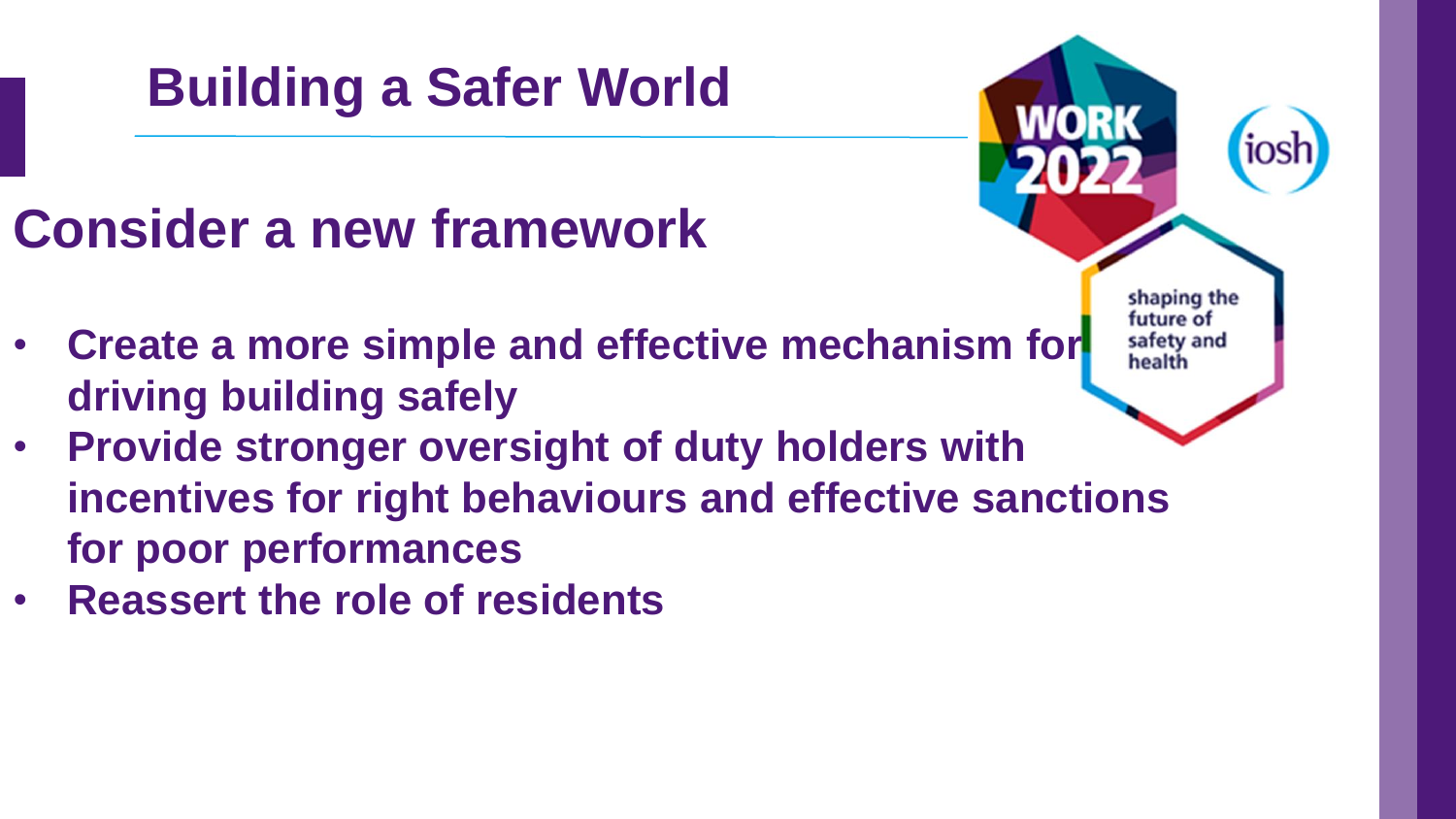# **Recommendations**

**In each chapter, also Appendix A 53 Key areas**

• **New regulatory framework in the first instance – multi occupancy buildings above 9 stories** 

shaping the future of safety and health

- **New joint competent authority JCA (LA and AI) – HSE?**
- **Mandatory incident prompting mechanism**
- **Better testing regime**
- **More effective testing regime with cleaner labelling and product traceability – creation of a digital record (BIM)**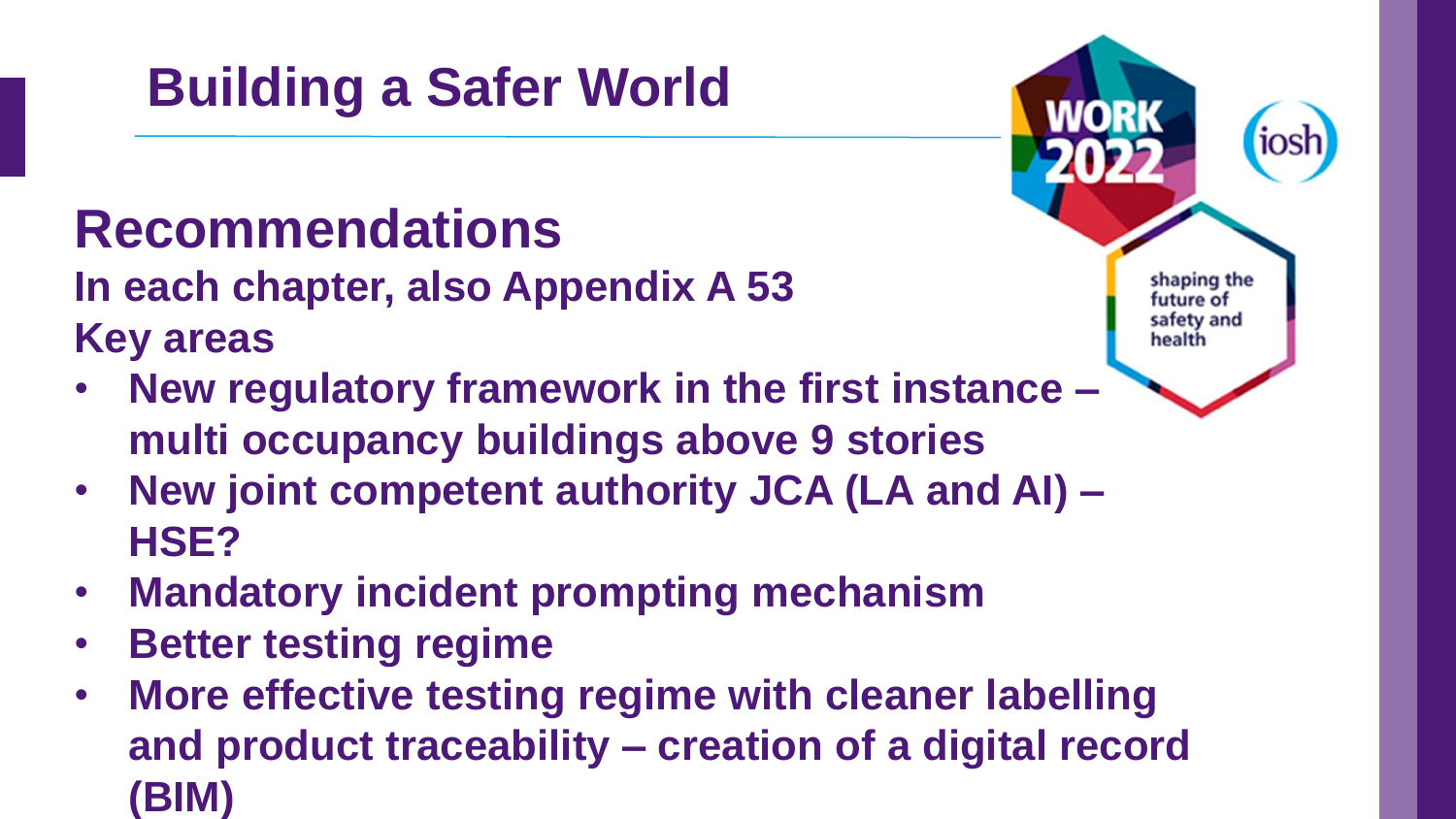

**Report goes on to say**



**"It is therefore important that government develops a joined-up implementation plan to provide a coherent approach to delivering the recommendations in this report."**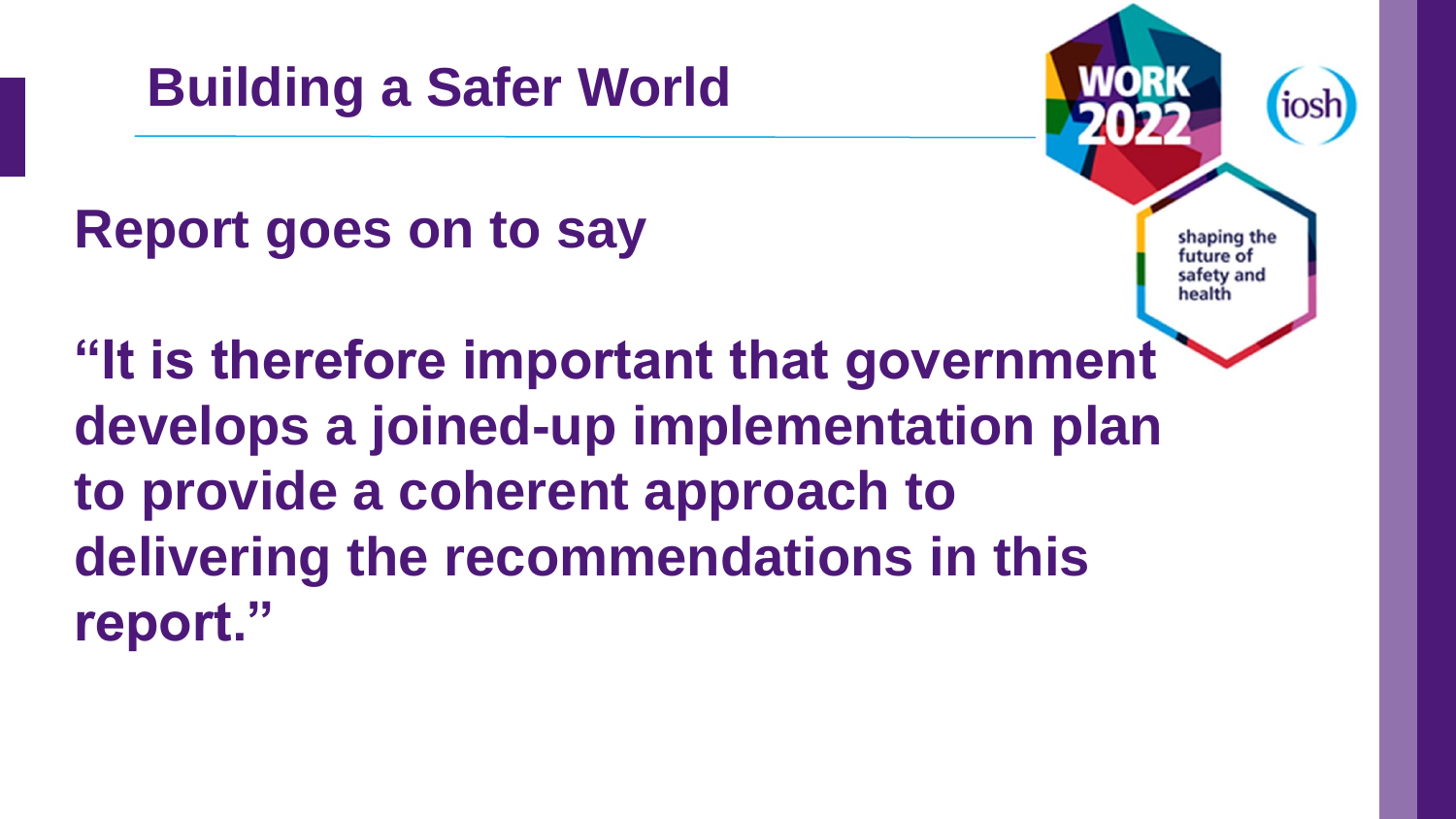

#### **Design, Construction and Refurbishment**



**Strengthening regulatory oversight of dutyholders**

**Weaknesses at key intervention points** 

**Gateway Point 1 – Planning Permission Gateway Point – Full Plans sign-off Gateway Point 3 – Completion stage**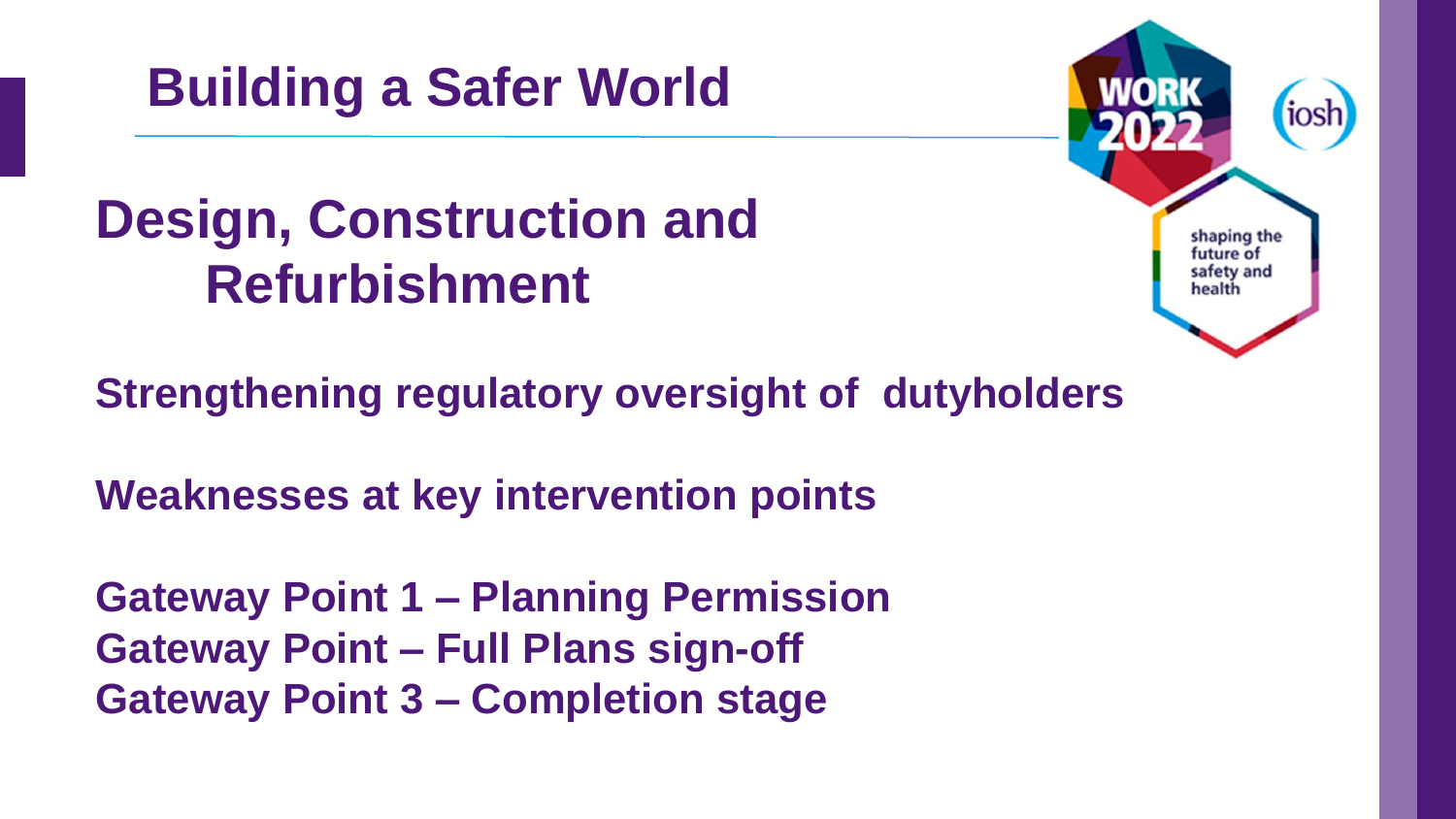A warning

- "*3.7 The dutyholder will be required to demonstrate that the building is/continues to be safe for occupation, that the building safety risks are known and being reduced so far as is reasonably practicable to ensure the safety of residents.*
- *It will also require the dutyholder to present as full information as possible to enable that review to be done and may require major work to be undertaken to an agreed schedule where the level of risk to residents is deemed to be unacceptable."*